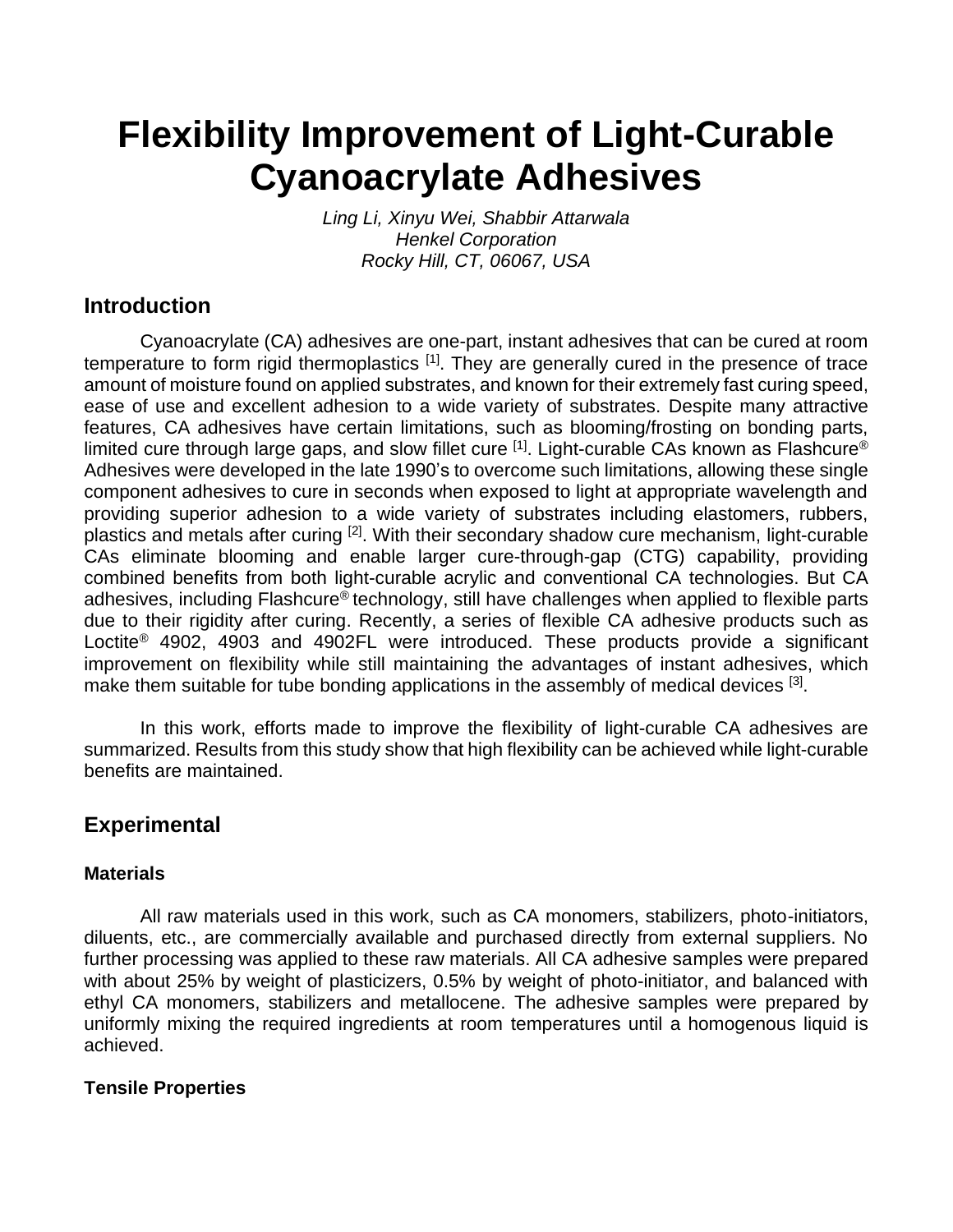Tensile properties of CA adhesive samples were determined according to ISO 527-3<sup>[4]</sup>. To prepare testing specimens, a transparent mold was first filled with liquid CA adhesives, then cured under Ultra-violet (UV) light at an intensity of 100 mW/cm<sup>2</sup>, measured at 365 nm wavelength, for 30 seconds per each side of the mold. After the curing, the mold was removed, and a piece of cured film of flexible light curable CA with thickness ranging from 0.025 to 0.034 inches was formed and cut into strips in the size of 6.0 inches by 0.25 inches for testing.

#### **Bonding Strength, Light Cure Condition**

Bonding strength of CA adhesive samples was tested on UV-transparent polycarbonate blocks according to ISO 13445. During this test, a pair of blocks were bonded by the adhesive, then cured for 2s under a Loctite® 405 nm LED Flood System at an intensity of 1.7 W/cm<sup>2</sup>, measured using a Loctite® UV-Visible Radiometer. After curing, the specimen was tested by an Instron equipment.

#### **Results and Discussion**

In general, to increase the flexibility of an adhesive one should incorporate into the adhesive a reactive resin or a non-reactive component such as plasticizers. These two strategies have been applied in flexible CA adhesives, in which a CA monomer with a longer alkyl chain replaces partial amount of ethyl CA monomer and a plasticizer is also added to adjust the flexibility of cured adhesives [3]. While there are many plasticizers commercially available for use in adhesives [5], some of which have been used in CA adhesives<sup>[6]</sup>, many widely-used plasticizers such as phthalates are being phased out or banned due to health and safety hazardous issues <sup>[7-10]</sup>. In this study, seven non-hazardous plasticizers, shown in Figure 1, were used to formulate CA adhesive samples captured in Table 1.



**Figure 1. Chemical Structures of Plasticizers Used in This Study**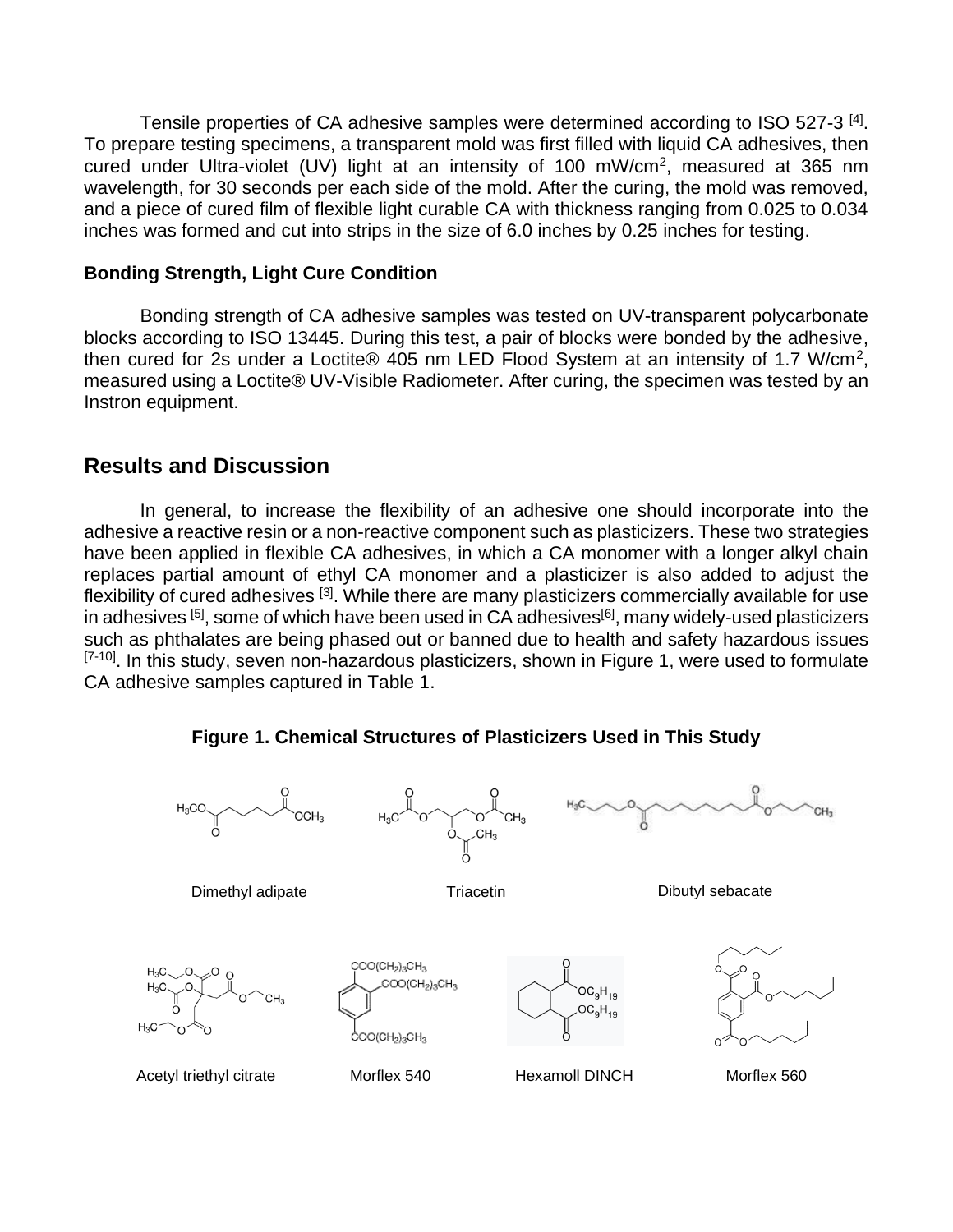|                                             | Sample #/Amount (wt.%) |      |      |      |      |      |      |
|---------------------------------------------|------------------------|------|------|------|------|------|------|
| <b>Materials</b>                            | #1                     | #2   | #3   | #4   | #5   | #6   | #7   |
| Ethyl CA/Stabilizer/Additive                | Bal.                   | Bal. | Bal. | Bal. | Bal. | Bal. | Bal. |
| Trimethylbenzoyldiphenylph<br>osphine oxide | 0.5                    | 0.5  | 0.5  | 0.5  | 0.5  | 0.5  | 0.5  |
| Dimethyl adipate                            | 25                     |      |      |      |      |      |      |
| Triacetin                                   |                        | 25   |      |      |      |      |      |
| Acetyl triethyl citrate                     |                        |      | 25   |      |      |      |      |
| Dibutyl sebacate                            |                        |      |      | 25   |      |      |      |
| MORFLEX 540                                 |                        |      |      |      | 25   |      |      |
| <b>HEXAMOLL DINCH</b>                       |                        |      |      |      |      | 25   |      |
| MORFLEX 560                                 |                        |      |      |      |      |      | 25   |

## **Table 1. CA Adhesive Samples**

Samples #1 to #7 were composed of 25 wt.% of one plasticizer and the same type and amount of stabilizer, photo-initiator reagent, etc. All the samples were balanced with ethyl CA monomer to reach 100 wt.%.

Samples #1 through #7 were then tested for curing speed and mechanical properties, results from which are summarized in Table 2. For a light-curable adhesive, the primary cure mechanism is polymerization initiated by exposure to UV/visible light. One common method to measure the primary cure speed is tack-free time. From Table 2, one can see that all these seven samples can achieve a tack-free surface within 2 to 6 seconds after exposure to a UV light, showing a comparable curing speed to the standard light-curable CA compositions. In general, the plasticizers function as diluents and do not participate in reactions. Thus, if a plasticizer is compatible with CAs, with 25 wt.% loading, their impact on radiation-curing speed is limited.

| Sample # | <b>Tack free</b><br>time, s | <b>Appearance after</b><br>curing | <b>Elongation at</b><br>break, % | <b>Bonding</b><br><b>Strength (Psi)</b> |  |
|----------|-----------------------------|-----------------------------------|----------------------------------|-----------------------------------------|--|
|          | 6                           | Transparent                       | 35                               | 702                                     |  |
|          | 5                           | Transparent                       | 125                              | 1474                                    |  |
| 3        |                             | Transparent                       | 53                               | 1636                                    |  |
|          |                             | Opaque                            | 5.6                              | 863                                     |  |
| 5        | 5                           | Slightly opaque                   | 1.8                              | 2112                                    |  |
| 6        |                             | Opaque                            | 3.7                              | 1151                                    |  |
|          |                             | Opaque                            | 1.6                              | 1191                                    |  |

**Table 2. Summary of Testing Results of CA Adhesive Samples**

The typical appearance of a light-curable CA adhesive after radiation curing is a transparent and colorless solid. For the above seven CA adhesive samples investigated, after the curing, three of them (Samples #1 to #3) gave a transparent look. The other four samples turned into different extend of opaque appearance. For examples, Samples #4, #6 and #7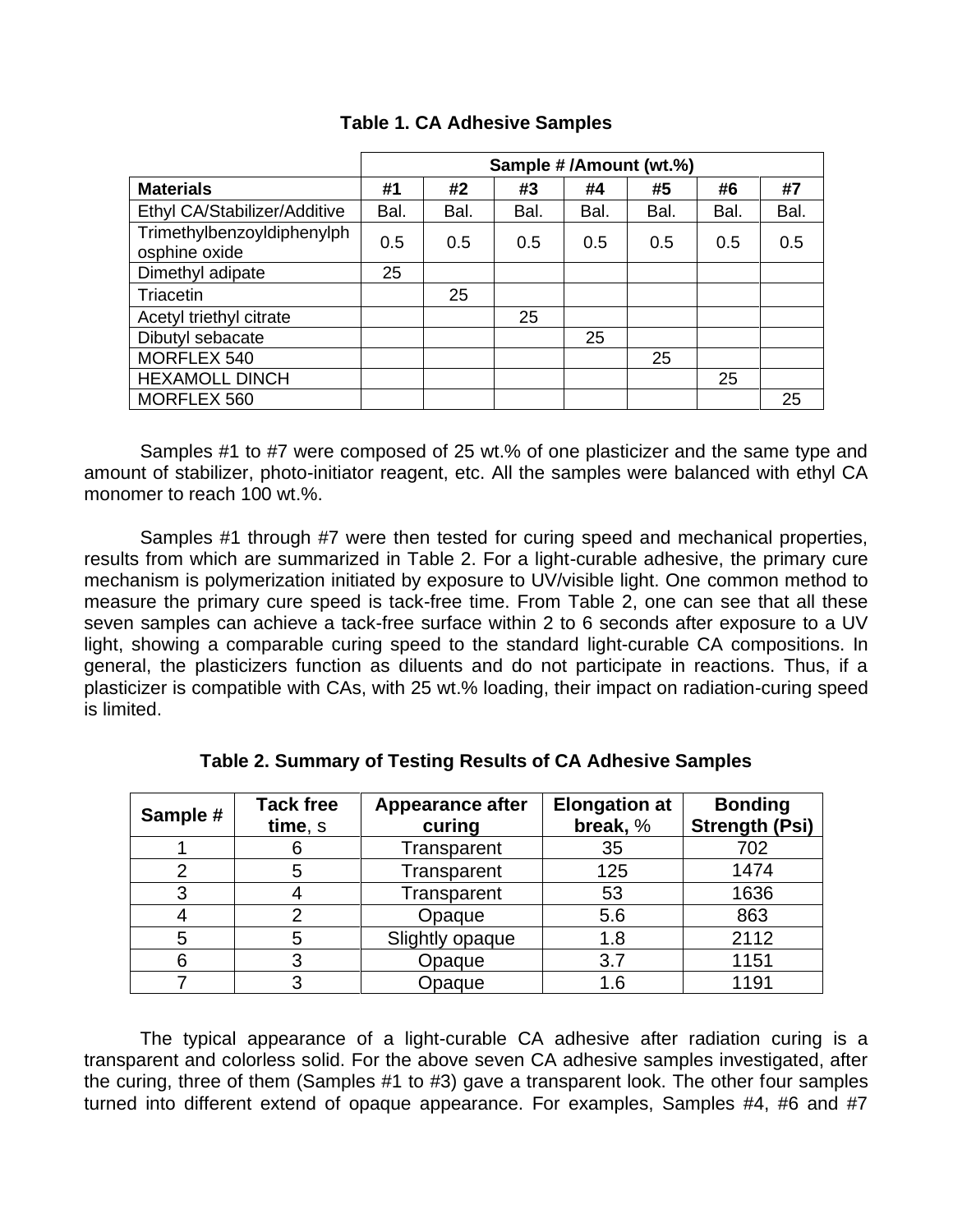appeared largely opaque, while Sample #5 showed only a small portion of opaque area after curing. Comparing the appearance of these light-curable samples before and after the curing, one can see that, though some plasticizers are miscible well with CA monomers, their compatibility with polycyanoacrylate polymer is limited. As a result, a phase separation likely occurs during polymerization, which leads to a translucent or opaque cured product after the curing.

Effectiveness and efficiency of plasticizers are a function of plasticizer structure [4,9]. The poor compatibility of some studied plasticizers with polycyanoacrylate polymer may be linked to two factors. The first one is the molecular weight (MW) of the plasticizer used. As it can be seen, the cured samples that remained transparent are generally made with a plasticizer having lower MW, such as Sample #1 made with dimethyl adipate. On the other hand, the opaque cured samples are resulted from formulas made with higher MW plasticizers, such as Sample #7 made with Morflex 560. This indicates that the effectiveness of plasticizers decreases for high MW plasticizers <sup>[9]</sup>, especially after the curing, where a phase separation between the polymer and plasticizer likely occurs. Another aspect that impacts the compatibility of plasticizers with CA before and after the curing is polarity. Generally, to achieve good compatibility, polar plasticizers should be used with polymers containing polar groups. The smaller the distance between the polar groups along the polymer chain, the higher the plasticizer polarity must be to overcome the forces between the polymer molecules. It is known that ethyl cyanoacrylate is a monomer with high polarity. Therefore, it is relatively easy to understand that Sample #3 made with acetyl triethyl citrate shows more transparency than Sample #4 with dibutyl sebacate after the curing. Though these two plasticizers have similar molecular weight, the chemical structures shown in Figure 1 demonstrate that dibutyl sebacate, with a linear and long alkyl chain, is less polar as compared with acetyl triethyl citrate that is formed with a branched and asymmetric structure and more ester groups. This also explains why Sample #7 is opaquer than Sample #5 after the curing.

 To further understand the impact of plasticizers on mechanical performance of cured CAs, these samples were cured into films and tested for tensile properties. As can be seen from Table 2, the cured films from Samples #1, #2 and #3 provided higher elongations at break (ranging from 35% to 125%), which indicates that those three plasticizers are very effective on increasing the flexibility of cured CA adhesives. On the other hand, a lower elongation at break (<6%) was observed in Samples #4 to #7. The tensile property results of cured films align well with the appearance observation. Due to the phase separation of Samples #4 to #7 during the curing, the film specimens made from those samples were "patchy" and not homogeneous. With the presence of "weak" spots across much of the film, the testing specimens made from these samples tended to break easily at low elongation stress.

The adhesion property of these seven samples were tested by using polycarbonate block substrates, results of which are shown in Table 2. As expected, the reaction products of the samples show block shear strength on polycarbonate of 700 ~ 2100 psi, lower than that from standard CA adhesives due to the plasticizing effect. Apparently, these plasticizers showed different impact on adhesion. To balance the bonding strength and flexibility of cured products, proper selection of plasticizers in the appropriate amounts should be made to formulate CA adhesive samples.